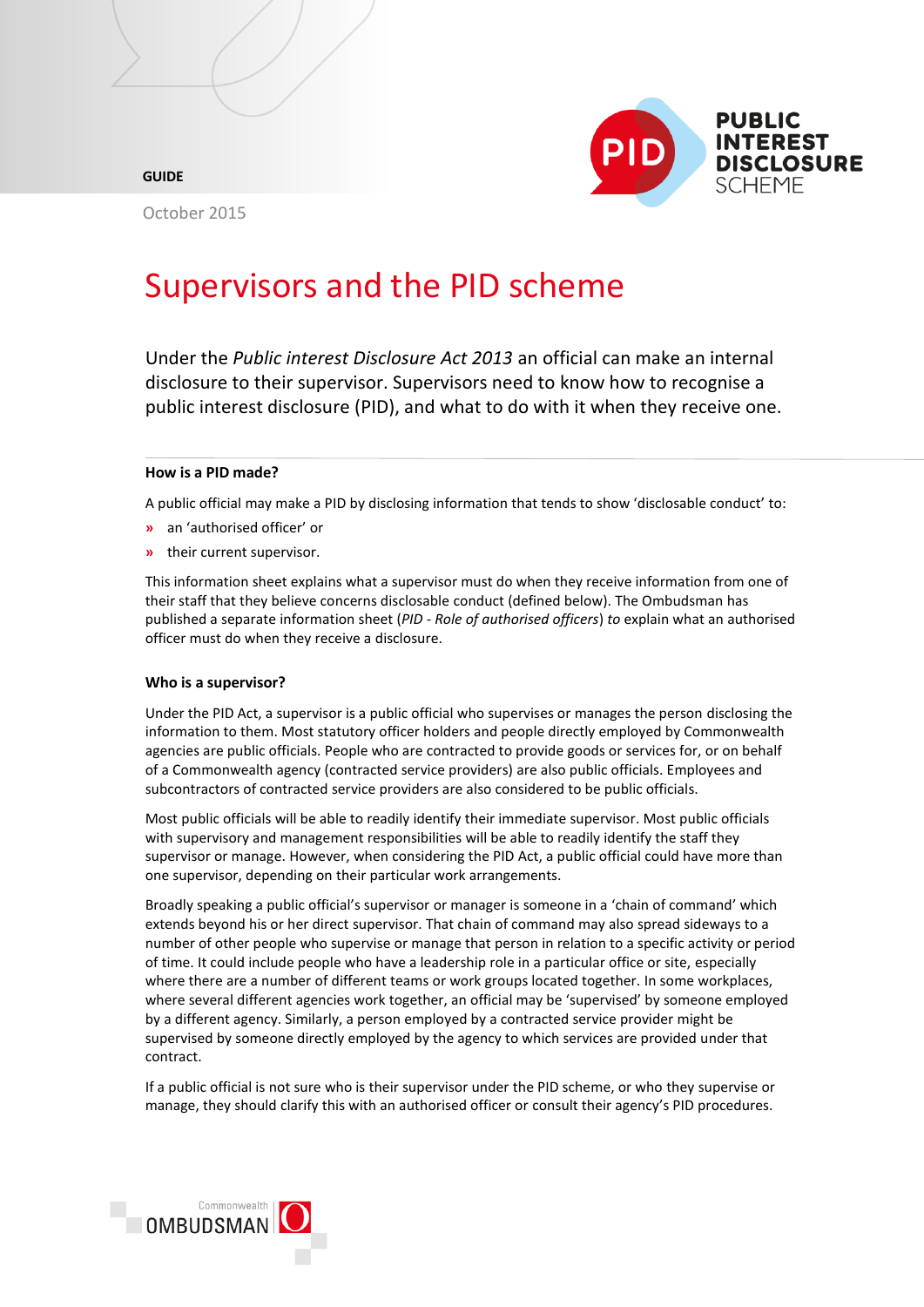#### **Supervisor's responsibility under the** *Public Interest Disclosure Act 2013* **(PID Act)**

A supervisor who receives information from one of their staff that tends to show disclosable conduct has a legal obligation to ensure that information is passed on to an authorised officer in their agency for handling under the *Public Interest Disclosure Act 2013* (PID Act).

The supervisor's obligation is engaged when the public official that they supervise, discloses information to them that the supervisor has reasonable grounds to believe concerns, or could concern, 'disclosable conduct' (see *What is disclosable conduct?* below).

The public official does not have to tell their supervisor that they are making a disclosure under the PID Act, or be aware of the PID scheme. Once the supervisor receives the information, and forms the view that it concerns, or may concern, disclosable conduct, the supervisor must refer the information to an authorised officer. The supervisor must make that referral do this as soon as is reasonably practicable.

The supervisor's obligation applies even if the discloser does not want the matter to be identified as a PID, or the information to be investigated. There may be some scope for the discloser's wishes to be taken into account later by the authorised officer, or the person to whom the disclosure is allocated for handling under the PID Act.

## **Referring the PID to an authorised officer**

The supervisor must:

- **»** refer the disclosed information to an authorised officer in their agency as soon as practicable
- **»** not name the staff member who was the source of the information unless he or she consented (the discloser can choose to remain unidentified)
- **»** advise the staff member after the information has been referred to an authorised officer.

## **Who is an authorised officer?**

Under the PID Act, the principal officer of each Commonwealth agency is automatically an authorised officer for that agency. The principal officer is usually the Secretary, or Chief Executive Officer, or head of the agency, however titled.

The principal officer may also appoint other officers belonging to that agency as authorised officers. The appointments must be in writing, there must be enough authorised officers to ensure that they are accessible to the officials who belong to the agency, and their identities must be publicised so that officials can readily find out who they are. Most agencies publish the names of their authorised officers on their intranet and external websites. Try searching for "PID" or "public interest disclosure".

## **What is disclosable conduct?**

Section 29 of the PID Act defines 'disclosable conduct' as conduct by an agency, a public official or a contracted Commonwealth service provider (in connection with entering into or giving effect to a Commonwealth contract) that:

- **»** contravenes a law
- **»** is corrupt
- **»** perverts the course of justice
- **»** results in wastage of public funds or property
- **»** is an abuse of public trust
- **»** unreasonably endangers health and safety or endangers the environment
- **»** is misconduct relating to scientific research, analysis or advice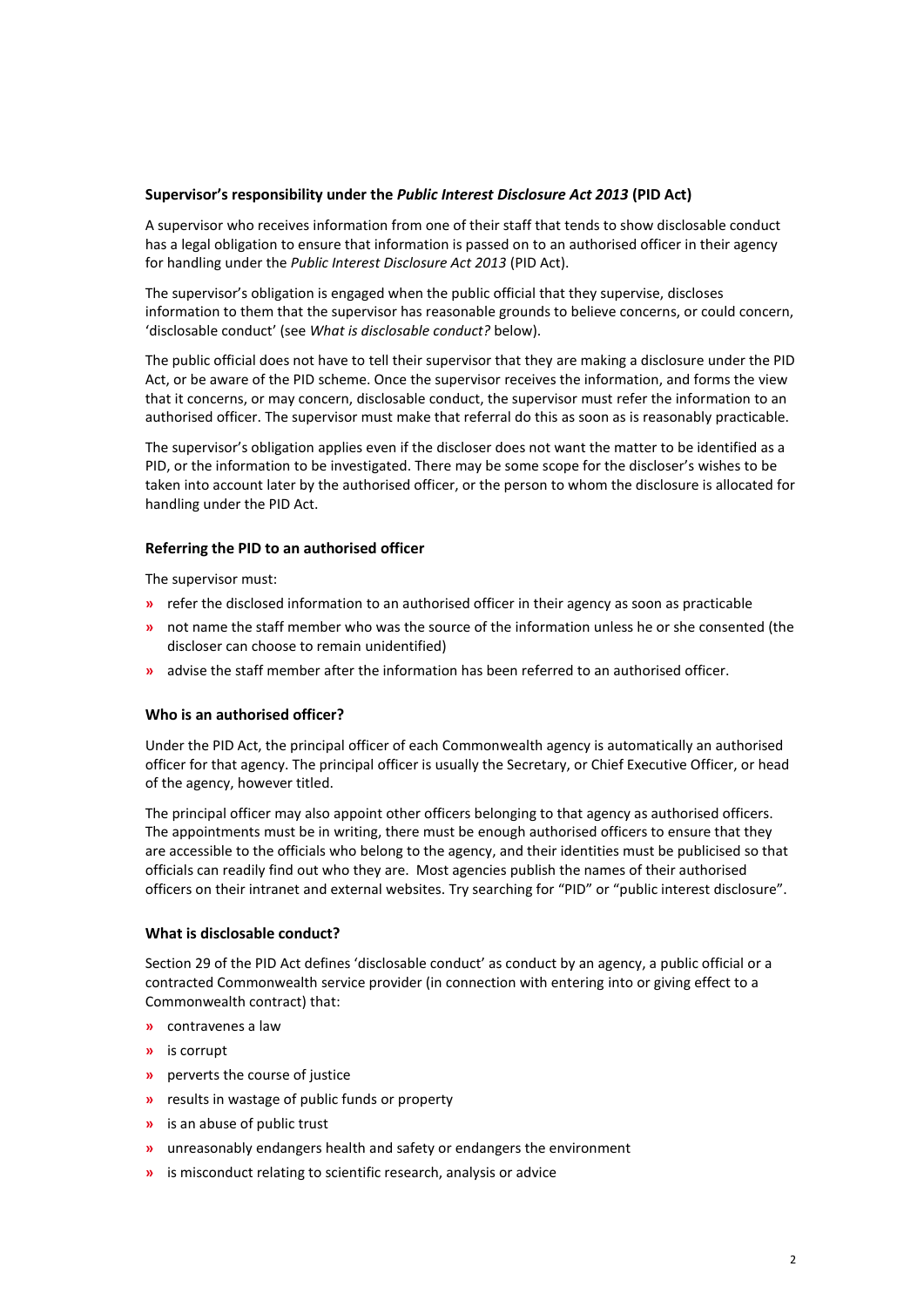- **»** is maladministration, including conduct that is unjust, oppressive or negligent
- **»** involves the public official abusing his or her position as a public official
- **»** would give reasonable grounds for disciplinary action against a public official if the conduct was proved.

#### **A practical approach for supervisors**

The supervisor's obligation to refer information to an authorised officer is only engaged once the staff member has disclosed information that the supervisor believes concerns, or could concern disclosable conduct. If the staff member has not provided any specific information about the conduct in question, the supervisor may encourage the discloser to directly raise their concerns about wrongdoing with an authorised officer and identify who the authorised officers are in the agency, and how to contact them.

If a supervisor believes they have received information from one of their staff that tends to show disclosable conduct, they should not conduct any investigation to find out whether the disclosed information is true. It is recommended that the supervisor take the following steps:

- **»** provide the staff member with information about the PID scheme including the agency's PID procedures and information about protections for disclosers
- **»** explain that as a supervisor they are obliged to pass the information to an authorised officer of the agency, even if the discloser does not wish to do so
- **»** seek the public official's views about which authorised officer should or should not be provided with the information disclosed
- **»** confirm their understanding of the information disclosed
- **»** seek the discloser's consent to identify them as the source of the PID when providing information to an authorised officer within the agency
- **»** explain to the discloser that even if they do not consent to being identified that their identity may be ascertained from the nature of the information or the circumstances of the disclosure.

#### **Confidentiality requirements**

It is a criminal offence for anyone who receives or otherwise deals with a PID to disclose information to anyone else that might identify the person who was the source of the information without that person's consent unless:

- **»** the identifying information is disclosed for the purposes of the PID Act, or another Commonwealth law,
- **»** to assist the Ombudsman or the IGIS perform their PID functions, or
- **»** the identifying information has already been lawfully published.

It is also a criminal offence for anyone to disclose information to anyone else that they obtained through receiving or otherwise dealing with that PID unless the information is disclosed:

- **»** for the purposes of the PID Act or
- **»** in connection with performing a function or exercising a power under the PID Act
- **»** to assist the Ombudsman or the IGIS perform their PID functions.

A supervisor who receives a disclosure from a staff member should therefore not discuss or reveal the information that was disclosed to them, or discuss or reveal any information that might identify the discloser, except for the purposes of:

- **»** passing the information to the authorised officer
- **»** advising the discloser when the information has been referred to an authorised officer, or